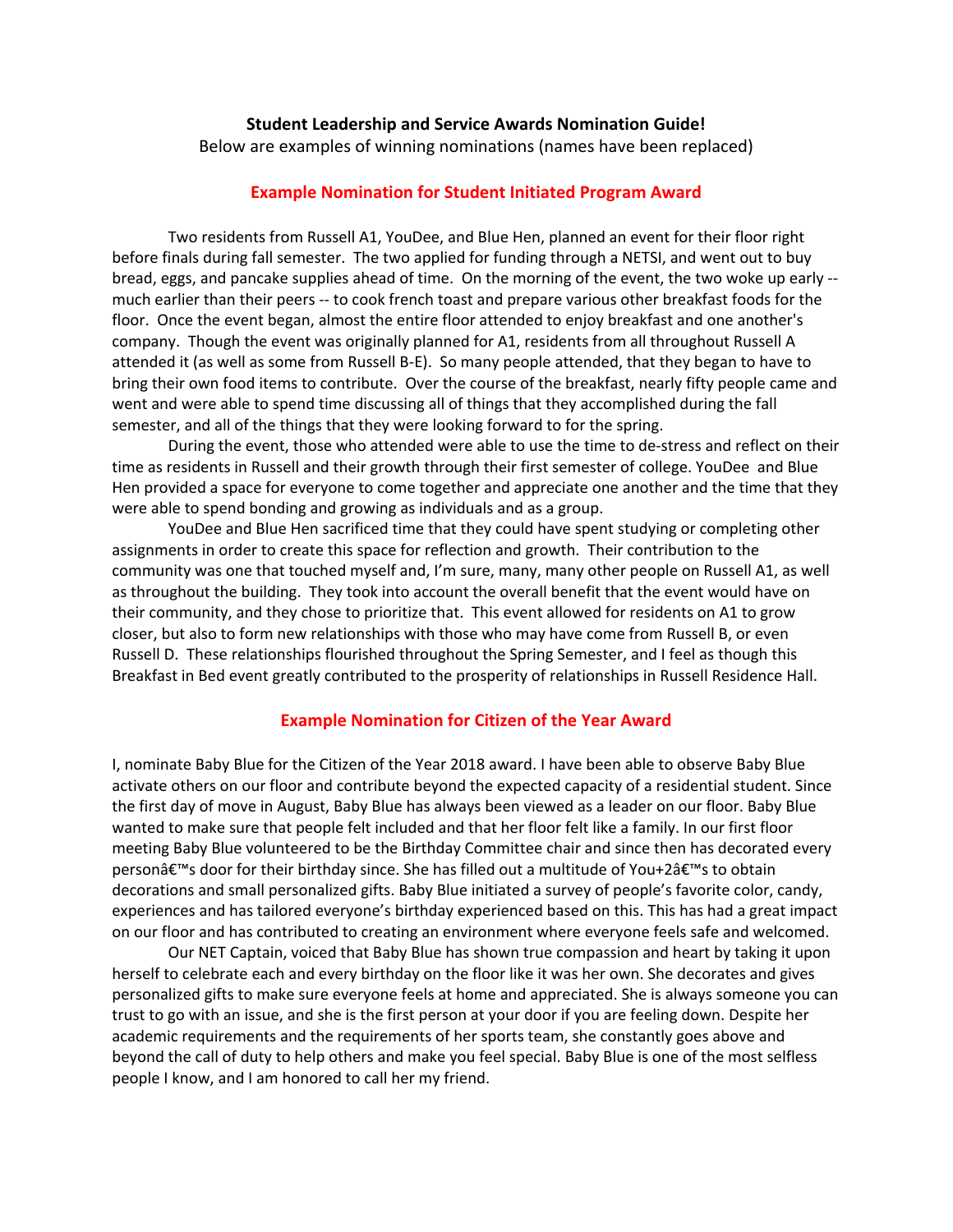A Citizen of the Year is someone who takes great concern for the safety of others. Baby Blue's actions have embodied this sentiment Baby Blue has always ensured that people return safely if they are participating in nighttime activities and ensures that they are in a safe condition. In situations where her peers have not been safe, Baby Blue has always reached out for help to ensure the safety of her community. Baby Blue has been able to educate others and has utilized UDâ€<sup>™</sup>s Amnesty Policy to get people the help that they need. I am confident that people on our floor look to Baby Blue when concerns arise.

I also have nominated Baby Blue for Citizen of the Year for her ability to exemplify what it means to be a role model and a Blue Hen. Baby Blue has shown to others on our floor what it means to be able to balance a rigorous academic schedule with her Athletic Training Major, Strength and Conditioning minor and Aerospace Military Leadership minor with her extracurricular activities in ROTC and Club Softball. Baby Blue always has time to stop and talk to you in the hallway and puts on a great smile that makes your day better. Baby Blue has helped her fellow peers go through tough times in the semester such as exams, relationship issues, and other difficult situations. The community of Gilbert 4B can always count on Baby Blue as someone to vent and talk through situations. Baby Blue has also been able to work with Gilbert 4A to build a relationship between both sides of the floor to create an overall floor community. We have been able to do floor wide floor meetings, recognition and bonding because of Baby Blue actions.

Meg is selfless and has done extraordinary work in developing the nature of our community this semester without asking for anything in return. I know that Baby Blue will go on to impact people around her next year and continue to effortless build communities around her. It has been a pleasure to nominate Baby Blue for the Citizenship of the Year award and I hope that you will be able to recognize her impact and work in the First Year area.

## **Example Nomination for Community Chair of the Year Award**

"The first time that I talked with YoUDee was when he checked into Kent Hall during move-in for upperclassmen. The first thing I noticed about YoUDee was how engaging he was in conversation, and how excited he was for the upcoming school year. His excitement certainly rubbed off, and it made me feel much less worried about interacting with residents for the first time. In a later discussion, I found out that YoUDee was interested in becoming a community chair for his floor in order to help organize events that would allow everybody to interact and get to know each other. I truly admire his dedication to being involved, and his enthusiasm helped me break down my wall of nervousness with interacting with my residents.

Once YoUDee became a community chair, we had an introductory meeting about events he was interested in hosting, and after feeling out the interests of the third and fourth floors, Jake decided to host a movie night as a way for his fellow residents to connect and interact with each other. When I popped my head into his movie night, I was blown away by the sheer number of individuals who attended the night! Even more residents attended the movie night than my floor meetings! I was very impressed that YoUDee created an event that took the floors interests in movie nights and genres, and actually put together a functional program that brought the floor together. What was even more impressive was that, not only did Jake successfully bring residents together for a single event, but he continued the trend by holding a series of movie nights that revolved around a single movie series. YoUDee was able to balance his priorities well this year; he had a full plate between his involvement with his role as community chair, his leadership training with RUF, and his success in completing the Resident Assistant Application Process. YoUDee was able to show dedication to all of these positions, and his abilities to promote floor interest in his floor events were amazing.